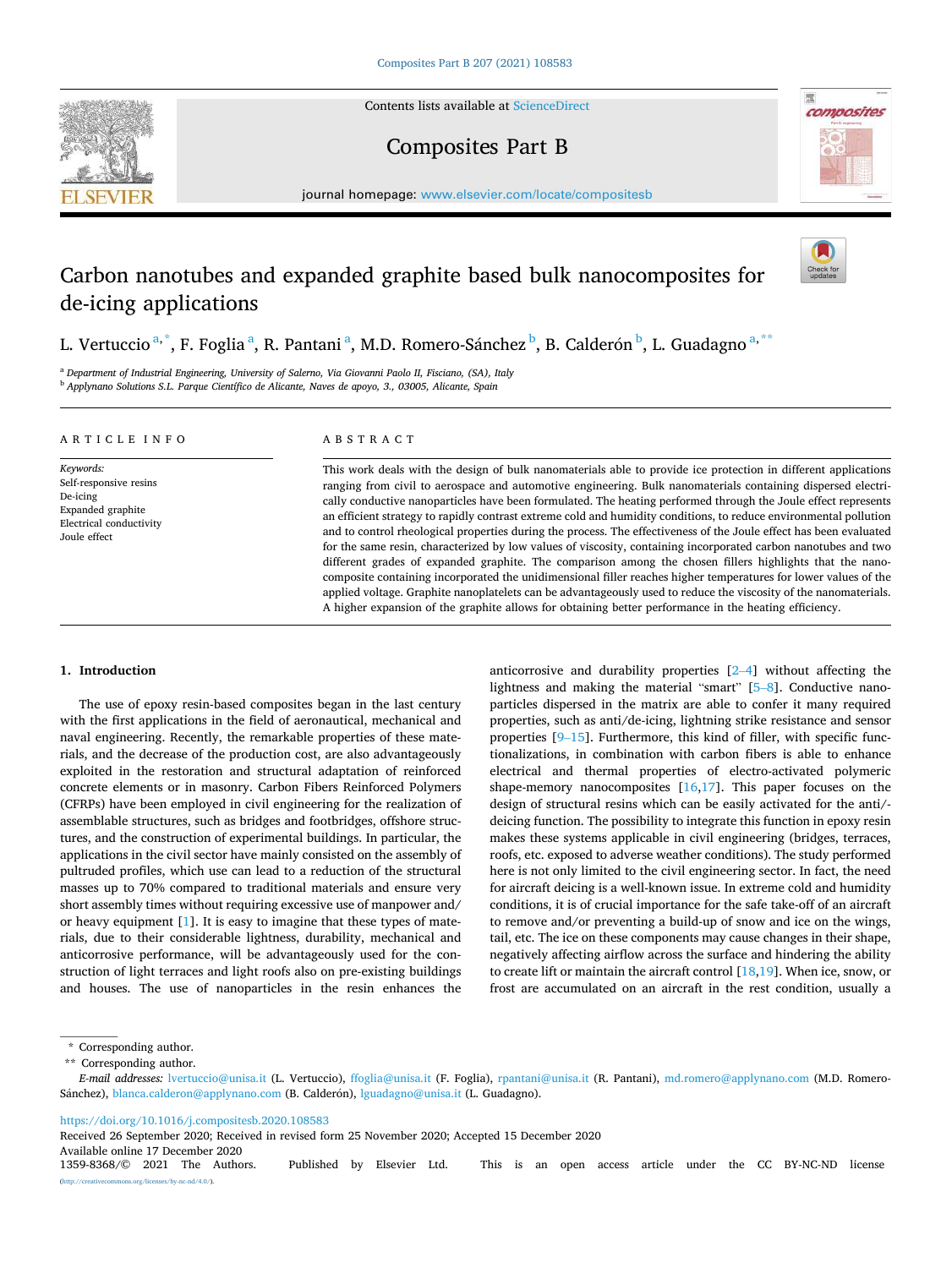<span id="page-1-0"></span>deicing fluid, generally a mixture of glycol and water, is heated and sprayed under pressure on the surface of the aircraft components for removing ice and snow before the take-off. After take-off, other approaches may be used to provide de-icing functions. For example, in modern aircraft, mechanical methods are used that allow the breaking of ice on the wing leading edge through the use of an inflatable elastomeric membrane, known as a "Boot," [[20\]](#page-12-0) or thermal systems, limited to turbine aircraft, in which the hot air from one of the turbine is diverted to heat the airfoil leading edges [\[21](#page-12-0)]. Alternative environmentally-friendly solutions able to save energy can be used to avoid pollution of airport pavements and facilitate and speed up the defrosting operations. Furthermore, these same solutions can be very effective also during service conditions. Recently, efficient strategies based on the Joule effect have been proposed to activate de-icing or anti-icing. Heating flexible films, acting as a heater element, that can be placed as a coating on the surface of the composite, or between layers in the laminate of a Carbon fiber Reinforced Composites (CFRCs) have been proposed by Vertuccio et al. [\[14](#page-12-0)]. In the aeronautical sector or other engineering sectors, it has been demonstrated that CNTs can determine criticalities in the obtainment of a suitable homogeneous flexible film/heater. It has been confirmed that, differently from the CNTs, exfoliated/expanded graphites can be easily and advantageously applied. Also, the integration in the composite of a self-regulating heating layer composed of a piezoresistive HDPE/GNP nanocomposite film can provide additional functionalities to the composites, like strain or damage sensing as well as the ability of de-icing without affecting internal structure and performance of the laminate [[22\]](#page-12-0). A mechanically robust superhydrophobic coating for aeronautical composite against ice accretion and ice adhesion has been recently developed [\[23](#page-12-0)]. Together with these new strategies, other methods are under investigation. The possibility to use, for the impregnation of the composite, a resin which allows a better transfer of the heat to perform de-icing or prevent it, may be of great benefit to integrate deicing function and also other functional properties [[5](#page-12-0),[14,](#page-12-0)24–[31\]](#page-12-0). In this paper, the efficiency of the Joule effect in the heating of bulk nanomaterials has been analyzed for three different types of nanocomposites containing incorporated MWCNTs and expanded graphites (EXPG1 and EXPG2). These bulk nanomaterials can be used for the impregnation of GFRPs or CFRPs or in the form of coating. The employed graphites strongly differ among them on the aspect ratio. The performed tests highlight that this last parameter significantly affects the achieved value of temperature for higher values of applied power. The resin containing MWCNTs has proven to be the best performing system both in terms of applied voltages and maximum temperature achieved by the sample. Expanded graphites, instead, can be advantageously applied to maintain low the viscosity of the nanomaterials during the processing stages.

# **2. Experimental**

#### *2.1. Materials and methods*

Epoxy resin composites have been obtained using the carbon nanotubes GRAPHISTRENGT C 100 (ARKEMA Colombes, France), the expanded graphite EXPG1 and EXPG2 (Superior Graphite Co. USA). CNTs Graphistrength C 100 and expanded graphite EXPG1 and EXPG2 are available in large quantity from the manufacturer. CNTs are produced through the heterogeneous Catalytic Chemical Vapor Deposition (CCVD) process using a fluidized bed operating in a continuous way. To be independent of the source of Ethylene, CNTs' manufacturing process consists of 2 steps: 1 Ethanol dehydration on alumina catalyst above 350 ◦C, at atmospheric pressure. This step involves the vaporization of Ethanol, reaction, condensation of water, and Ethylene cooling. 2. Catalytic cracking of Ethylene to CNTs and hydrogen between 600 and 750 °C and atmospheric pressure. The catalyst ( $Fe<sub>2</sub>O<sub>3</sub>/Al<sub>2</sub>O<sub>3</sub>$ ), Ethylene, and partially recycled hydrogen are fed in the lower part of the reactor whereas hydrogen exit at the top and CNT overflow on the side of the

disengagement area. After cooling the MWCNT is transported pneumatically on a dense phase (off-gas treatment). On very large facilities off gas (85 vol %  $H_2$ ) can be valorized as Hydrogen source (as it is or after purification in a PSA plant) or burned in order to produce steam or to heat the MWCNT fluidized bed. Hydrogen availability is an effective path to address global challenges e can be used to minimize global warming by promoting hydrogen-based green economy. Two grades of expanded graphite in the form of powders characterized by high purity have been used as fillers. They are characterized by low moisture content, high consistent carbon content (*>*99.9%), well-defined particle size distribution, good compressibility and lubricating properties. The filler characteristics are shown in Table 1. The components of epoxy resin are supplied by Gurit (Holding Wattwil, Switzerland). In particular, the precursor is based on the "3,4 Epoxycyclohexylmethyl-3',4'-epoxycyclohexane carboxylate" (ECC), whereas the hardener agent is based on the "Methyl hexahydrophthalic anhydride" (MHHPA). This system was chosen because, if compared to other traditional systems based on DGEBA/TGMDA precursors and aromatic amines [[32,33](#page-12-0)], is characterized by lower viscosities, short processing times and less drastic "curing temperatures" simultaneously preserving the mechanical performance typical of the traditional systems [\[34](#page-12-0)]. The nature of the employed formulation allows saving energy not only during traditional curing cycles but also during unconventional curing processes, such as electrocuring cycles, which may be used to manufacture component or devices with complex geometry [[34\]](#page-12-0).

To obtain a uniform dispersion, the fillers have been embedded into the precursor by using an ultra-sonication treatment for 20 min (Hielscher model UP200S-24 kHz high power ultrasonic probe). The required amount of hardener has been added to filler/precursor mixture with a ratio by weight precursor/hardener of 1/1. The obtained mixtures have been mixed by magnetic stirring for 20 min at room temperature and subsequently degassed for 2 h at room temperature. All the mixtures have been cured by a triple curing cycle: 1 h at 80  $\degree$ C + 20 min at 120 °C + 1 h at 180 °C.

To investigate the heating characteristics of the resin loaded with conductive fillers (CNT expanded graphite), three types of filled samples with a high filler concentration have been obtained. More specifically, a concentration of 3 wt% has been chosen for the carbon nanotube-based system, whereas for both EG1 and EG2 systems the concentration of 7 wt % has been used. The acronyms used here for the three selected systems are EpCNT for the system containing incorporated MWCNTs, and EpEG1, and EpEG2 for the systems containing embedded EG1 and EG2, respectively.

#### *2.2. Experimental set-up and methods*

# *2.2.1. Determination of the sample temperature profiles*

The set-up of the experiments carried out to test the heating performance of the formulated nanocomposites is shown in [Fig. 1.](#page-2-0)

| Characteristics of the fillers. |  |  |
|---------------------------------|--|--|
|---------------------------------|--|--|

| Characteristics                                | <b>CNTs</b> | Characteristics                                               | <b>EXPG</b><br>1 | <b>EXPG</b><br>2 |
|------------------------------------------------|-------------|---------------------------------------------------------------|------------------|------------------|
| Apparent<br>density $[Kg/m^3]$                 | $50 - 150$  | LOI [%]                                                       | 99.95            | 99.95            |
| Mean agglomerate size<br>$\lceil \mu m \rceil$ | 200-500     | Moisture [%]                                                  | < 0.1            | 0.1              |
| Weight loss at<br>105 °C [%]                   | ${<}1$      | Ash [%]                                                       | 0.05             | 0.05             |
| C content [wt%]                                | >90         | Scott density [g/ccm]                                         | 0.043            | 0.06             |
| Mean numbers of walls                          | $5 - 15$    | Surface area BET<br>$\left[\frac{\text{sm}}{\text{g}}\right]$ | 22.0             | 18.2             |
| Outer mean diameter<br>[nm]                    | $10 - 15$   | $d10$ [ $\mu$ m]                                              | 3.3              | 12.6             |
| Length $[µm]$                                  | $0.1 - 10$  | $d50$ [ $\mu$ m]                                              | 9.8              | 44.4             |
| Aspect ratio [-]                               | ~1000       | $d90$ [ $\mu$ m]                                              | 40.2             | 117              |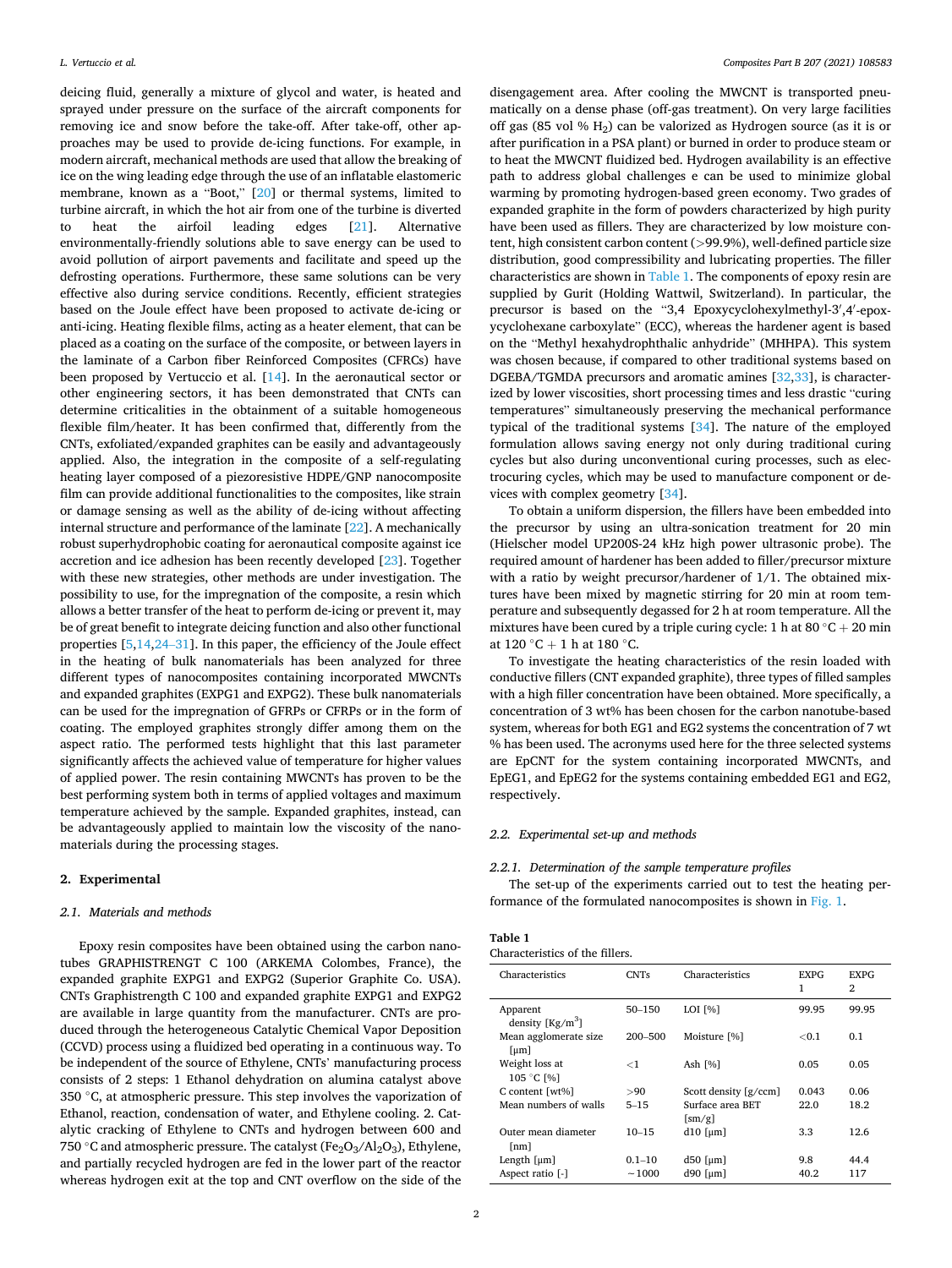<span id="page-2-0"></span>

**Fig. 1.** Experimental setup.

A data acquisition board (Data Logger TC-08 supplied by Pico Technology) was used to acquire the thermocouples measurements. To record the local temperature evolution, a dedicated Labview software was developed. The temperatures were measured using thin wire thermocouples (Type K Omega Engineering Ltd.) with negligible thermal inertia, which were positioned at the center of the sample. The laboratory power supply EA-PSI 8360-10T (Elektro-Automatik, 0–360 V, 0–10 A, 1000W max) was connected to the sample (dimensions 0.35  $\times$  7.5  $\times$ 5.0  $\text{cm}^3$ ) as described in Fig. 1. To reduce possible effects due to surface roughness and to ensure an ohmic contact with the measuring electrodes, the samples were coated by using silver paint  $(Fig. 1)$  with a thickness of about 50 μm and characterized by a surface resistivity of 0.001 Ω cm. All measurements were performed in direct current (DC) mode, with a selected constant power. In all the experiments, to reach a steady-state condition, the power was applied for 1200 s. The temperature distribution on the surface of the samples was evaluated by a thermal infrared (IR) Camera (Fluke Ti401 Pro Thermal Imager-WA, USA). The morphology of the expanded graphites was investigated by Transmission Electron Microscopy (TEM) and Field Emission Scanning Electron Microscopy (FESEM). TEM investigation was carried out using a microscope JEOL model JEM-1400 Plus provided with an image acquisition camera model GATAN (ORIUS), and a resolution of 0,38 nm between dots and 0,2 nm between lines. The samples of graphite powders were sonicated before the analysis. FESEM acquisitions were carried out by a FESEM Merlin VP Compact microscope from ZEISS. Suspensions containing the different graphites in a concentration of 0.1 mg/mL in isopropanol were subjected to sonication during 30 min in an ultra-sonication bath. A drop of each suspension was placed on the microscope grip and left to dry before TEM and FESEM analysis. Powder samples were directly located in the FESEM grid without further treatment. DLS analysis of the particle sizes was carried out in a Zetasizer ZSP (Malvern Instrument Ltd., Worcestershire, UK) at 25 ◦C based on laser Doppler velocimetry and DLS techniques. Previously, the suspension was homogenized using an ultra-sonication probe for a period of 5 min. The refraction index values were set at 1.33 and 2.42 for the dispersant (deionized water) and the material (carbon), respectively. The analysis was carried out by triplicate and the average value and standard deviation were calculated. X-ray photoelectron spectroscopy (XPS, K-ALPHA, Thermo Scientific) was used to analyze the samples surface. All spectra were collected using Al–K\_ radiation (1486.6 eV), monochromatized by a twin crystal monochromator, yielding a focused X-ray spot (elliptical in shape with a major axis length of 400  $\mu$ m) at 3 mA  $\times$ 12 kV. The alpha hemispherical analyser was operated in the constant energy mode with survey scan pass energies of 200 eV to measure the

whole energy band and 50 eV in a narrow scan to selectively measure the particular elements. XPS data were analyzed with Avantage software. A smart background function was used to approximate the experimental backgrounds and surface elemental composition were calculated from background-subtracted peak areas. Charge compensation was achieved with the system flood gun that provides low energy electrons and low energy argon ions from a single source". The samples were mounted on the sample holder and it was analyzed by X-ray Diffraction using a Bruker D8-Advance with mirror Goebel (non-planar samples). The generator of x-ray was a KRISTALLOFLEX K 760-80F (power: 3000W, voltage: 20-60 KV and current: 5–80 mA) with a tube of RX with copper anode. The experimental conditions are: X-ray Tube (40 kV–40 mA); Angular scanning (4–90◦ 2θ); Step (0.05◦ 2θ); Preset time (3 s). The electrical conductivity was measured with a two-probe method on specimens with a round shape (2 mm and 50 mm of thickness and diameter, respectively). At least 3 samples were tested for each composition. The electrical contacts were realized on the sample surface with silver paint (RS 196-3600, RS PRO, Corby, UK). The measurements were carried out using an electrometer Keithley 6517A (Keithley Instruments, Cleveland, OH, USA) that acted as power supply and ammeter. The contact resistance has been considered negligible since the measured electrical resistance was in the order of kΩ [\[35,36](#page-12-0)]. A rotational rheometer Haake Mars II (Thermo Fisher Scientific [Ma,](https://www.google.it/search?q=Waltham&stick=H4sIAAAAAAAAAOPgE-LSz9U3MCooMTBJU-IAsTOqjE21tLKTrfTzi9IT8zKrEksy8_NQOFYZqYkphaWJRSWpRcWLWNnDE3NKMhJzd7AyAgDThZNCUQAAAA&sa=X&ved=2ahUKEwjX0bHP94HsAhUwNOwKHba_DUYQmxMoATAPegQIDRAD)USA), equipped with a parallel plate geometry (25 mm diameter, 1 mm gap), was used to carry out the rheological measurements on the liquid systems. The linear viscoelastic region was determined by strain sweep tests, at the frequency of 1 rad/s. All tests were carried out at 25 ◦C in oscillatory dynamic mode, in the frequency sweep range from 0.1 to 100 rad/s. FESEM images of nanocomposites loaded with 3% wt/wt of CNTs, 7% wt/wt of expanded graphite EXPG1 and 7% wt/wt of expanded graphite EXPG2 were placed on a carbon tab previously stuck to an aluminum stub (Agar Scientific, Stansted, UK) and were covered with a 250 Å-thick gold film using a sputter coater (Agar mod. 108 A). Nanofilled sample sections were cut from solid samples by a sledge microtome and then the section surfaces were suitably treated, by etching solution, before FESEM investigation. The etching procedure was described in a previous paper [[37\]](#page-12-0).

#### **3. Results and discussion**

# *3.1. Characterization of the nanofillers*

# *3.1.1. X-ray photoelectron spectroscopy (XPS)*

Surface characterization of CNTs and the expanded graphites has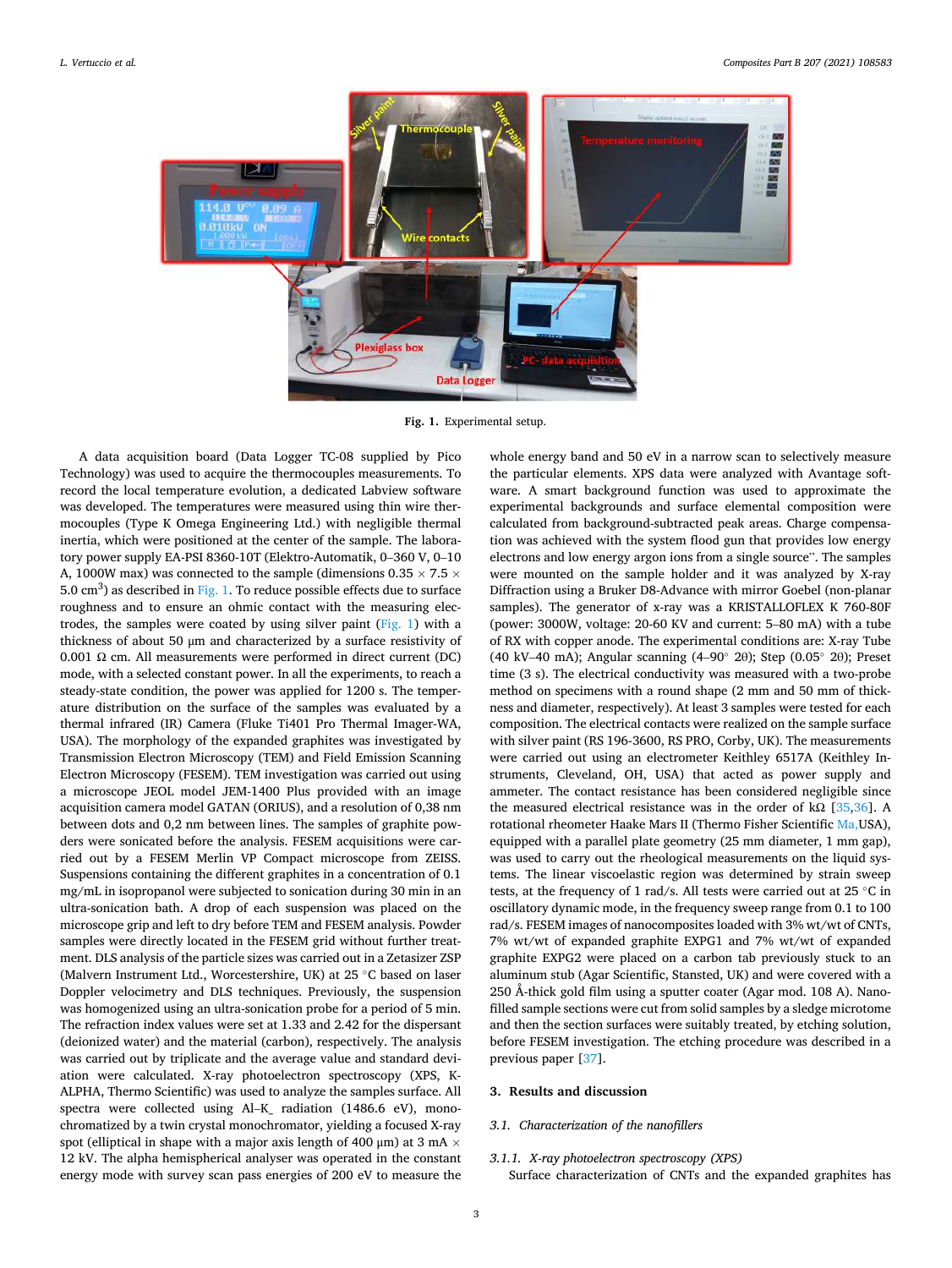been carried out by XPS investigation. C1s and O1s scans of the CNTs and graphite samples are shown in Fig. 2. Raw data spectra (red line) are fitted with three components (green, blue and fuchsia peaks) or chemical states.

The elemental composition of CNTs and the graphite samples together with their C/O ratio is shown in Table 2. The samples are characterized by a similar surface composition with different percentages of constituent elements. The expanded graphite EXPG1, compared to the EXPG2 sample, manifests a higher percentage of oxygen, a lower percentage of carbon, and consequently a lower value of the ratio C/O. The percentage of chemical groups on the three samples, determined by XPS, is shown in Table 3. All samples show the presence of a peak at binding energy (BE) of 290.1 (290.6) eV in the spectrum of C1s scan (Fig. 2), which is attributed to a shake-up satellite characteristic of the aromatic carbon, π–π\* (HOMO–LUMO) transition. As expected, a higher concentration of C–O bonds is detected for the expanded graphite EXPG1 with respect to the sample EXPG2.

# *3.1.2. Structural and morphological characterization*

The crystallinity of the samples was analyzed by X-Ray Diffraction (XRD) performed with a Bruker CCD-Apex diffractometer. [Fig. 3](#page-4-0) shows the XRD profiles of the samples EXPG1 and EXPG2, where the intense 002 reflection, indicating an interlayer distance of 3.39 Å, is observed for both expanded graphites. XRD profiles also show the d-spacings  $(\AA)$ of 2.12, 2.08, 1.70, 1.23 corresponding to the weaker reflections 100,

**Table 2** 

Elemental composition of the CNTs and graphites determined by XPS.

| Element | <b>MWCNTs</b> | EXPG1 | EXPG2 |
|---------|---------------|-------|-------|
| C(%)    | 98.68         | 93.81 | 97.23 |
| O(%)    | 1.32          | 6.19  | 2.77  |
| C/O     | 74.76         | 15.16 | 35.10 |

# **Table 3**

Percentage of groups of CNTs and graphites determined by XPS.

| Bonds                  | Binding Energy (eV) | <b>MWCNTs</b> | EXPG1 | EXPG <sub>2</sub> |
|------------------------|---------------------|---------------|-------|-------------------|
| $C=C$                  | 284.50              | 87.91         | 83.03 | 88.53             |
| $C-OH/C-Csp3$          | 285.70              | 7.78          | 11.57 | 7.72              |
| $C=O$                  | 287.00              | 2.69          | 4.35  | 2.03              |
| Shake up $(\pi-\pi^*)$ | 290.60              | 1.61          | 1.04  | 1.72              |

101, 004 and 110, respectively. The observed reflections highlight that the crystalline phase of both graphites EXPG1, EXPG2 is hexagonal graphite with ABAB stacking of layers as inferred from a comparison with the theoretical d-spacings calculated and therefore expected for hexagonal graphite [\[38](#page-12-0)].

[Fig. 3](#page-4-0) highlights that no relevant differences are detected in the structure of the crystalline phase of the two graphites. From Scherrer's equation [[39](#page-12-0)], the average in the number of graphene layers has been



**Fig. 2.** C1s and O1s scans of the powders of CNTs (a,b); EXPG1 (c,d); EXPG2 (e,f).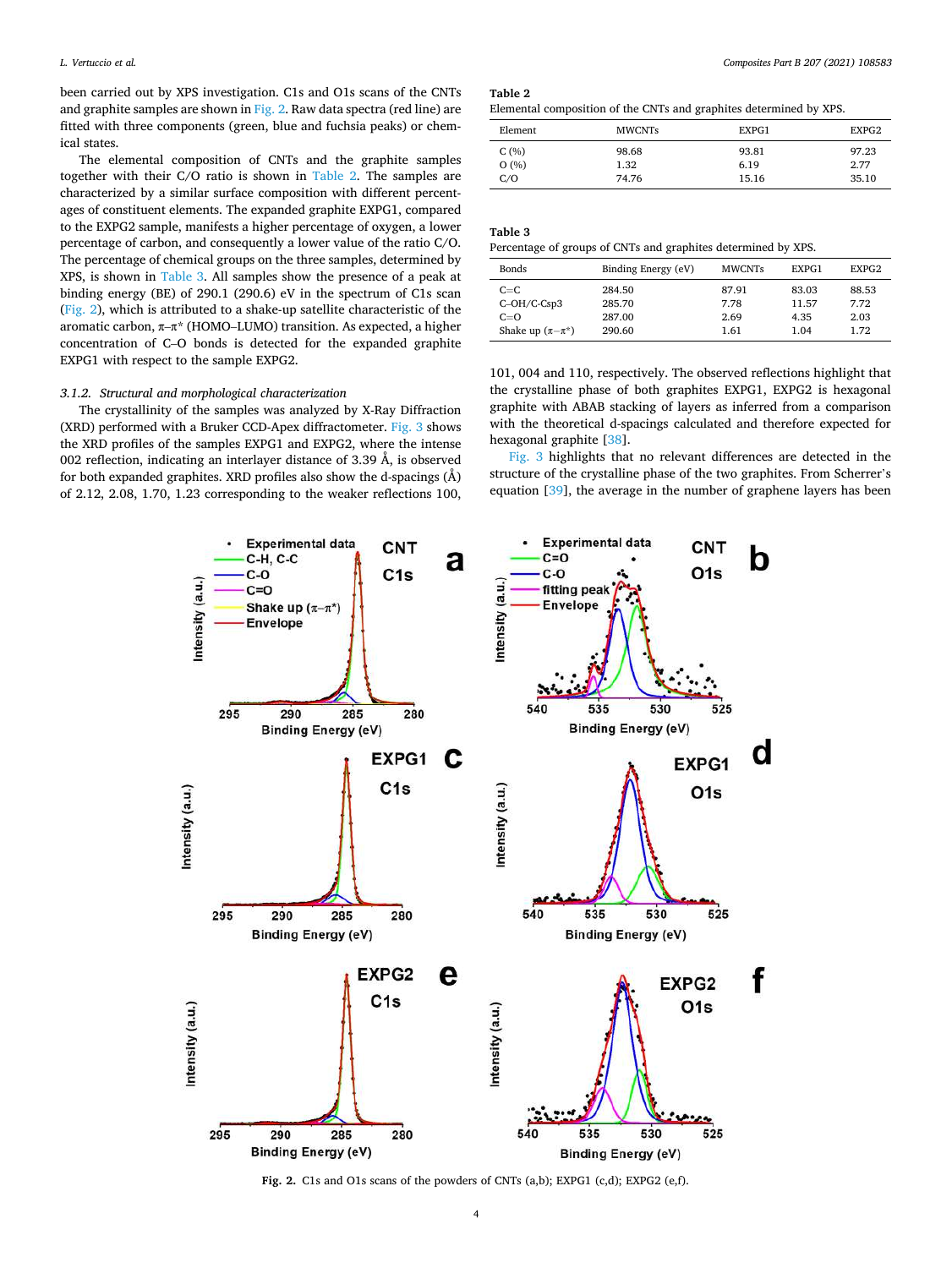<span id="page-4-0"></span>

**Fig. 3.** XRD profiles of:a) EXPG1 and EXPG2 powders; b) MWCNTs.

calculated applying the equation of Ju et al., 2010 [[40\]](#page-12-0):

Number of layers = 
$$
D_{002}/d_{002}
$$
 (1)

Considering the peak at 26.3 of 2θ (002 reflection), corresponding to the value of 3.39 Å for the d-spacing, an average number of 93 and 76 layers have been obtained for EXPG1 and EXPG2 powder samples, respectively. The two samples are characterized by a high percentage of crystallinity with a very slight decrease for sample EXPG2, for which a crystallinity percentage of 85% has been detected with respect to the very similar value of about 89% detected for sample EXPG1. XRD results have been combined with parameters obtained by morphological investigation to better understand the structural and morphological features of the samples and the differences between the two kinds of expanded graphites. XRD profile of CNTs shows many similarities with the XRD profiles of the expanded graphites for the more intense peaks at 25.9 of 2 $\theta$  (002 reflection), corresponding to the value of 3.44 Å of the dspacing, and 42.9 and 44.6 of 2θ (100 and 101 reflections), corresponding to the values of 2.11 Å and 2.03 Å of the d-spacings. The 002 reflection is generated possibly by the reflections from basal hexagonal carbon atomic networks and parallel nanotube stacking layers [[41\]](#page-12-0). The d-spacing value found for this reflection suggests an interlayer spacing of 3.44 Å between individual shells in the multi-wall carbon nanotubes.

# *3.1.3. FESEM and TEM characterizations*

TEM images of the three different fillers are shown in [Fig. 4](#page-5-0). The values of the geometrical parameters of CNTs here shown (images 4a-b), and other images not reported here, perfectly agree with those displayed in [Table 1](#page-1-0). TEM images of EXPG1 and EXPG2 graphites ([Fig. 4](#page-5-0)c–d and ef) highlight that EXPG2 graphite is characterized by larger dimensions of thinner sheets. XRD results previously discussed indicate that the average values of the most likely thickness of the graphite sheets are 31,5 nm and 25,7 nm for EXPG1 and EXPG2, respectively. However, thicker and thinner sheets observed by TEM show a distribution of the thickness, which clearly indicates a higher degree of expansion for

sample EXPG2. In particular, also very low values of thickness (around 0.4, 0.9 nm corresponding to 1 or 2 graphene layers) are observed for sample EXPG2, as shown in [Fig. 5a](#page-6-0). The distribution of the size of EXPG1 and EXPG2 nanoparticles obtained through by Dynamic Light Scattering (DLS) analysis is shown in [Fig. 5b](#page-6-0).

The fact that EXPG2 powders contain sheets with very few graphene layers is also evidenced by the numerous folded structures present in the powders as shown in the FESEM images ([Fig. 6\)](#page-6-0) of expanded graphites EXPG1 (a, b) and EXPG2 (c, d). The lateral dimensions (width and length) of the graphene sheets have been evaluated by FESEM images adopting a statistical value of 50 images. EXPG2 sample frequently shows size values ranging between 29 and 91 μm, whereas in EXPG1 sample the lateral dimension varies between 9 and 31 μm. Size distribution of the nanoparticles detected by Dynamic Light Scattering (DLS) perfectly agrees with the statistical investigation carried out by FESEM investigation.

The combined evaluation of the structural and morphological data allows to deduce the substantial difference between the two different grades of graphite. XRD, TEM, and FESEM data highlight that EXPG2 powder, compared with EXPG1 powder, is characterized by less thick graphite sheets with larger surface areas. The aspect ratio of EXPG2 ranges between 1128 and 3541, whereas that of the EXPG1 sample is between 286 and 984. XPS analysis also evidences that the graphite sheets with higher aspect ratio EXPG2 exhibit lower amount of oxygenated functional groups. The relative content of the edges vs. graphite surface is lower in the graphite EXPG2 with higher aspect ratio. Since the oxygen is mostly attached to the edges, the EXPG2 sample results less functionalized with respect to sample EXPG1.

# *3.2. Characterization of the nanocomposites*

#### *3.2.1. Electrical characterization*

The comparison among the Electrical Percolation Threshold (EPT) curves of the epoxy nanocomposites containing dispersed the three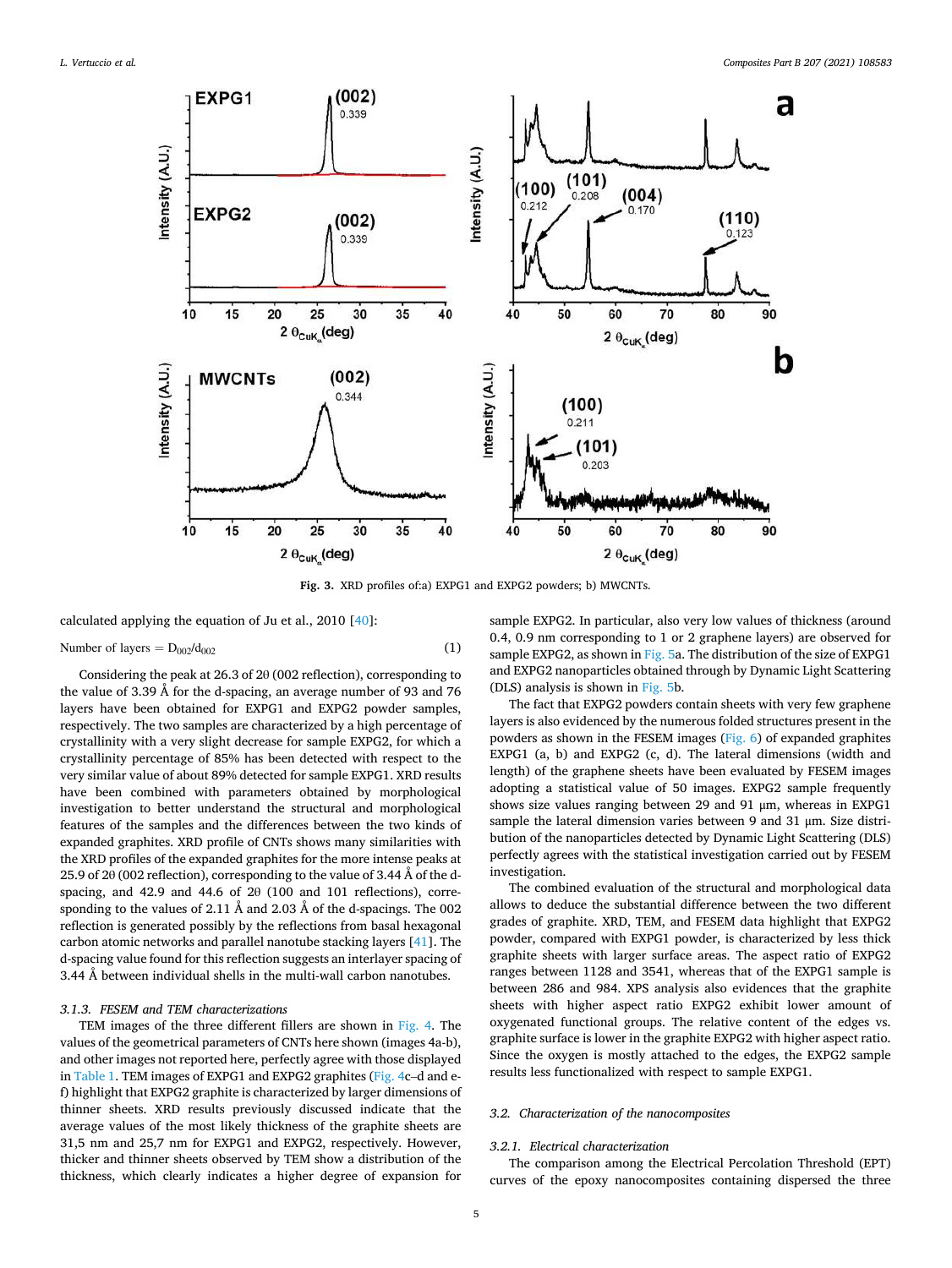<span id="page-5-0"></span>

**Fig. 4.** TEM images of CNTs (a, b) and expanded graphites, EXPG1 (c, d) and EXPG2 (e, f).

different fillers at various concentrations are shown in [Fig. 7](#page-7-0), together with the optical images of the epoxy nanocomposites loaded with 3% wt/wt of CNTs, 7% wt/wt of EXPG1 and 7% wt/wt of EXPG2, which have been chosen to evaluate the deicing performance. The maximum value considered for the filler concentration has been 7% wt/wt because concentrations higher than 7%, for the sample loaded with EXPG2, are characterized by higher viscosity values and do not guarantee a good filler distribution.

Concerning the EPT range, as expected, the nanocomposite containing CNTs is beyond the EPT also for the low concentration of 0.5% wt/wt, whereas higher concentrations of both expanded graphites are required to achieve the EPT. The system containing embedded the graphite sheets EXPG2 manifests a better electrical performance than the system with EXPG1, both in terms of EPT range and values of electrical conductivity beyond the EPT. It is worth noting that the heating through the joule effect manifests a significant variability in the results depending on the electrical conductivity value of the sample. In fact, the heat generated in the nanofilled resin is due to the flow of electricity through the sample, which implies the loss of part of its energy due to the lattice vibrations (phonons)  $[42, 43]$  $[42, 43]$  $[42, 43]$ . From [Fig. 7](#page-7-0), it is possible to observe that for the sample loaded with EXPG1, after the electrical percolation threshold (around 2.0% wt/wt), the electrical conductivity slightly continues to increase up to the concentration of 7.0% wt/wt of

nanofiller. Being this concentration that corresponding to the highest electrical conductivity, the concentration of 7% wt/wt of EXPG1 has been chosen for the evaluation of the heating performance. Furthermore, to perform a valid comparison between the two samples loaded with the two kinds of expanded graphite, the same concentration of 7.0% wt/wt of EXPG2 has been considered. Concerning the CNT filler, sample Epoxy-CNT-3% reaches the maximum value of electrical conductivity already at the lower concentration of the nanofiller corresponding to 1.0% wt/wt. The higher concentration of 3.0% wt/wt has been chosen because the thermal conductivity is slightly affected by the nanofiller concentration [[44,45\]](#page-12-0). A higher thermal conductivity allows for a more efficient heat transmission for the same applied voltage. This aspect is particularly relevant for the unidimensional nanofiller, whereas epoxy resins loaded with expanded graphite already manifest higher thermal conductivity with respect to resins loaded with CNTs.

The samples chosen for the electro-heating tests are shown in [Fig. 7](#page-7-0)  (on the right side). These nanocomposites manifest the following values of conductivity:  $\sigma = 6.8 \times 10^{-2}$  S/m (Epoxy-CNT-3%);  $\sigma = 3.3 \times 10^{-4}$  S/ m (Epoxy-EXPG1-7%);  $\sigma = 3.2 \times 10^{-2}$  S/m (Epoxy-EXPG2-7%). Usually, the EPT for 1D carbon unfunctionalized nanofiller is lower than covalently functionalized filler [\[6,32\]](#page-12-0). Also in this case, where the resin contains embedded 2D fillers, the EPT is slightly lower for the nanocomposites containing a lower amount of oxygenated functional groups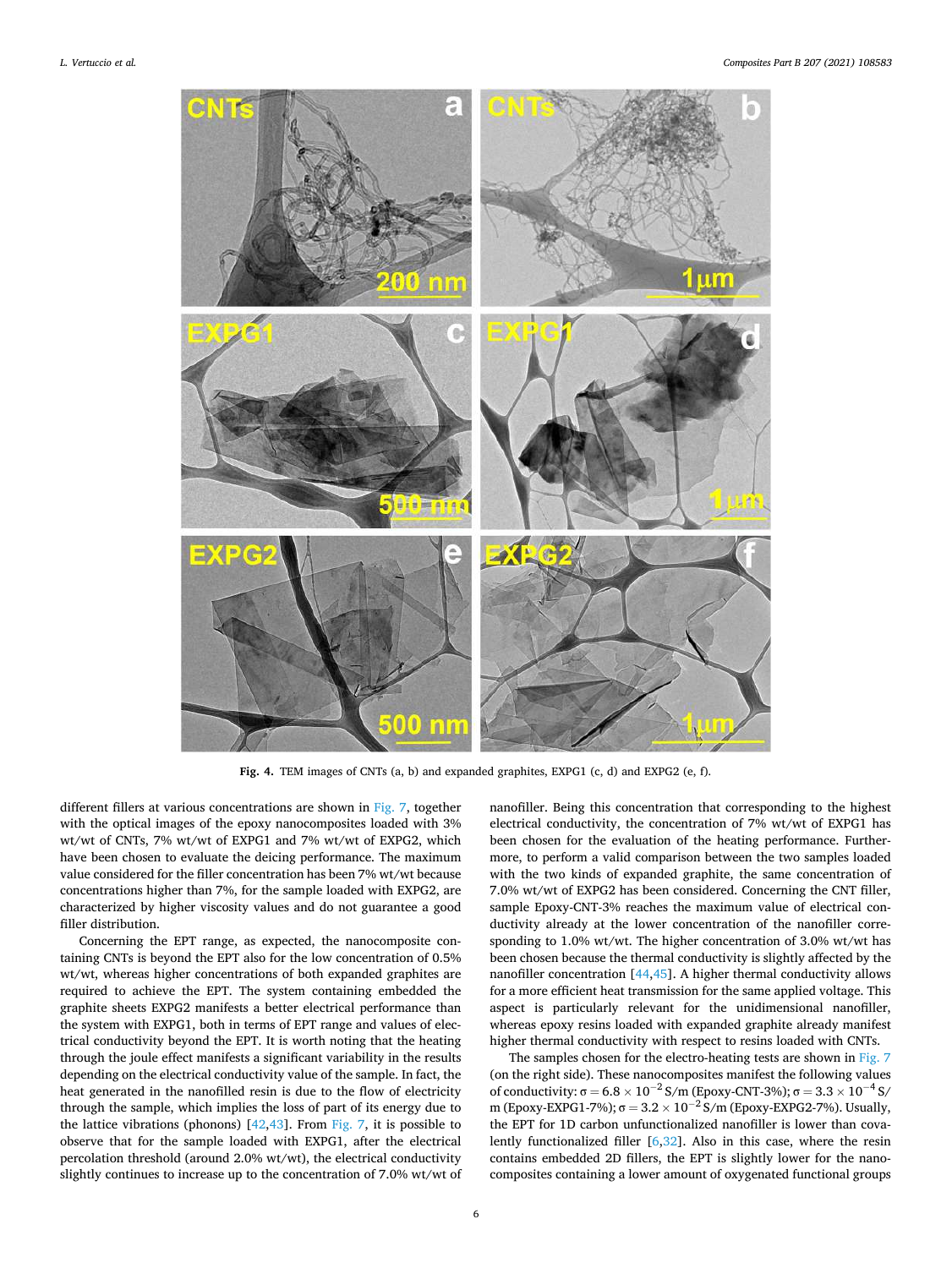<span id="page-6-0"></span>

**Fig. 5.** TEM image of EXPG2 sample, sheet in section (thickness) (a); Average value determined by DLS analysis of lateral dimensions of expanded graphites EXPG1 and EXPG2 (b).



**Fig. 6.** FESEM images of expanded graphites EXPG1 (a, b) and EXPG2 (c, d).

(EPOXY–EXPG2) as detected by XPS analysis. Furthermore, a lower EPT range for the sample with EXPG2 was expected due to its higher aspect ratio. Similar behavior is also detected for the electrical conductivity. In fact, the value of electrical conductivity, as already found for 1D carbon nanofiller, for the same nanofiller concentration, is higher for the nanocomposite containing the less functionalized filler [[6,32,46\]](#page-12-0).

# *3.2.2. Morphological characterization of the nanocomposites*

The morphology of the nanocomposites with 7% wt/wt of expanded graphite has been investigated by TEM analysis to understand the influence of the preparation process and the curing cycle on the expansion state of the filler. The images are shown in [Fig. 8](#page-7-0). The treatments carried out to formulate the nanocomposites do not seem to influence the characteristics already seen for the fillers alone. In fact, from [Fig. 8,](#page-7-0) it is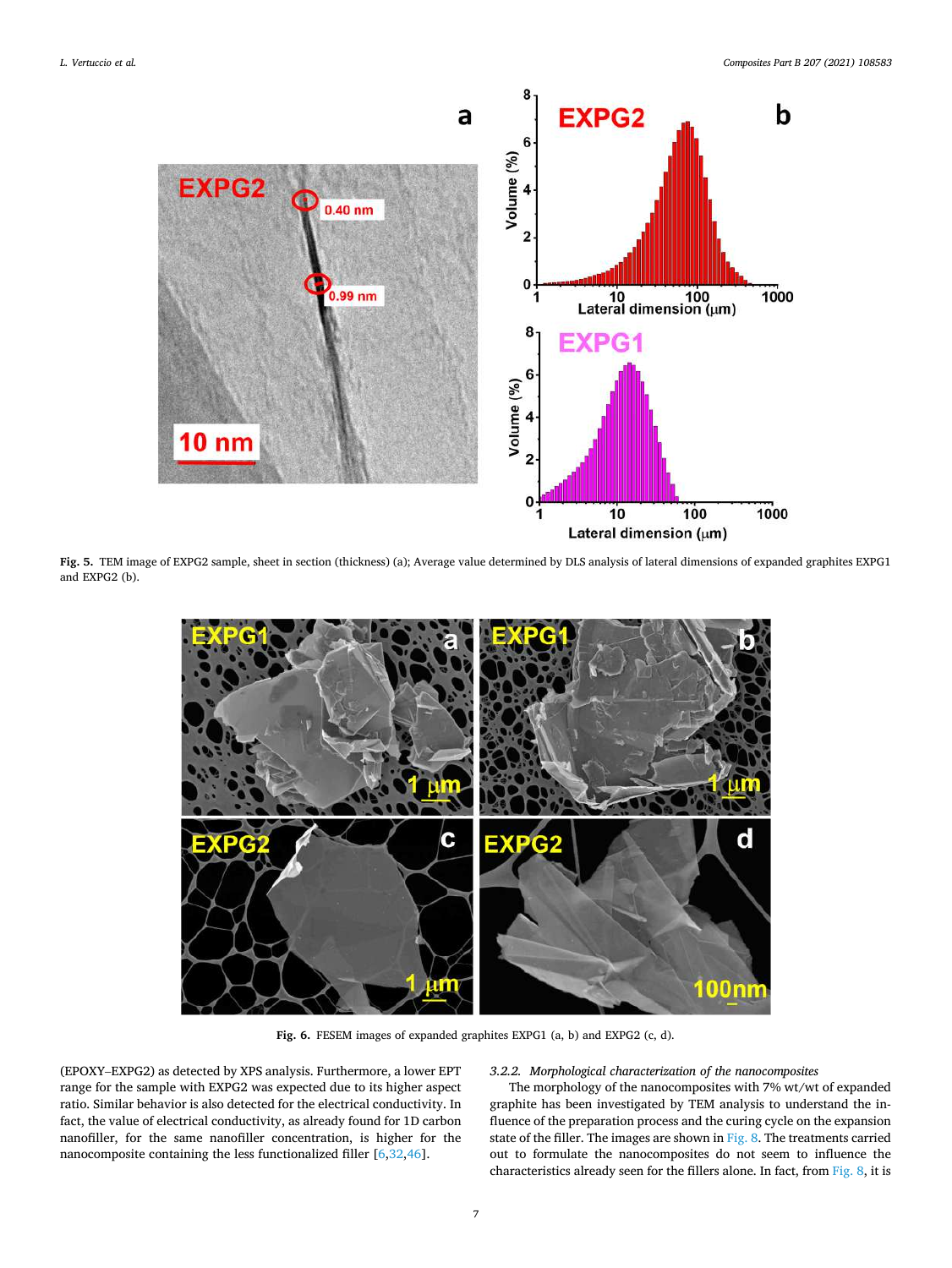<span id="page-7-0"></span>

**Fig. 7.** Electrical conductivity for the Gurit system with CNTs, EXPG1 and EXPG2 (a); optical images of the cured epoxy samples loaded with 3%, 7% and 7% by weight of CNTs, EXPG1 and EXPG2.



Fig. 8. TEM images of nanocomposites with 7% wt/wt of expanded graphite EXPG1 (on the top) and EXPG2 (on the bottom).

clear that EXPG2 graphite sheets continue to be more expanded and with larger sheet sizes, also when they are embedded in the resin and after the sonication and the curing processes.

The same information can be inferred by the SEM images of [Fig. 9](#page-8-0), where the surface of the etched samples is shown for each filler. In [Fig. 9](#page-8-0), it is also possible to analyze the dispersion state of the three fillers. Carbon nanotubes form a dense network homogeneously distributed over the entire surface of the sample. Satisfactory distributions were also observed for the two expanded graphites. The red-contoured ellipses highlight the conductive network determined by the two expanded graphites. It is possible to observe as for the EXPG2 filler, larger sheets are in contact in forming the network with respect to the EXPG1 filler.

## *3.2.3. Rheological characterization*

Viscoelastic properties of unfilled resin and related nanocomposites have been analyzed at 25 ◦C. The tests have been performed on the fluid complete formulation also including the hardener agent to get as close as possible to real process conditions. To avoid the activation of the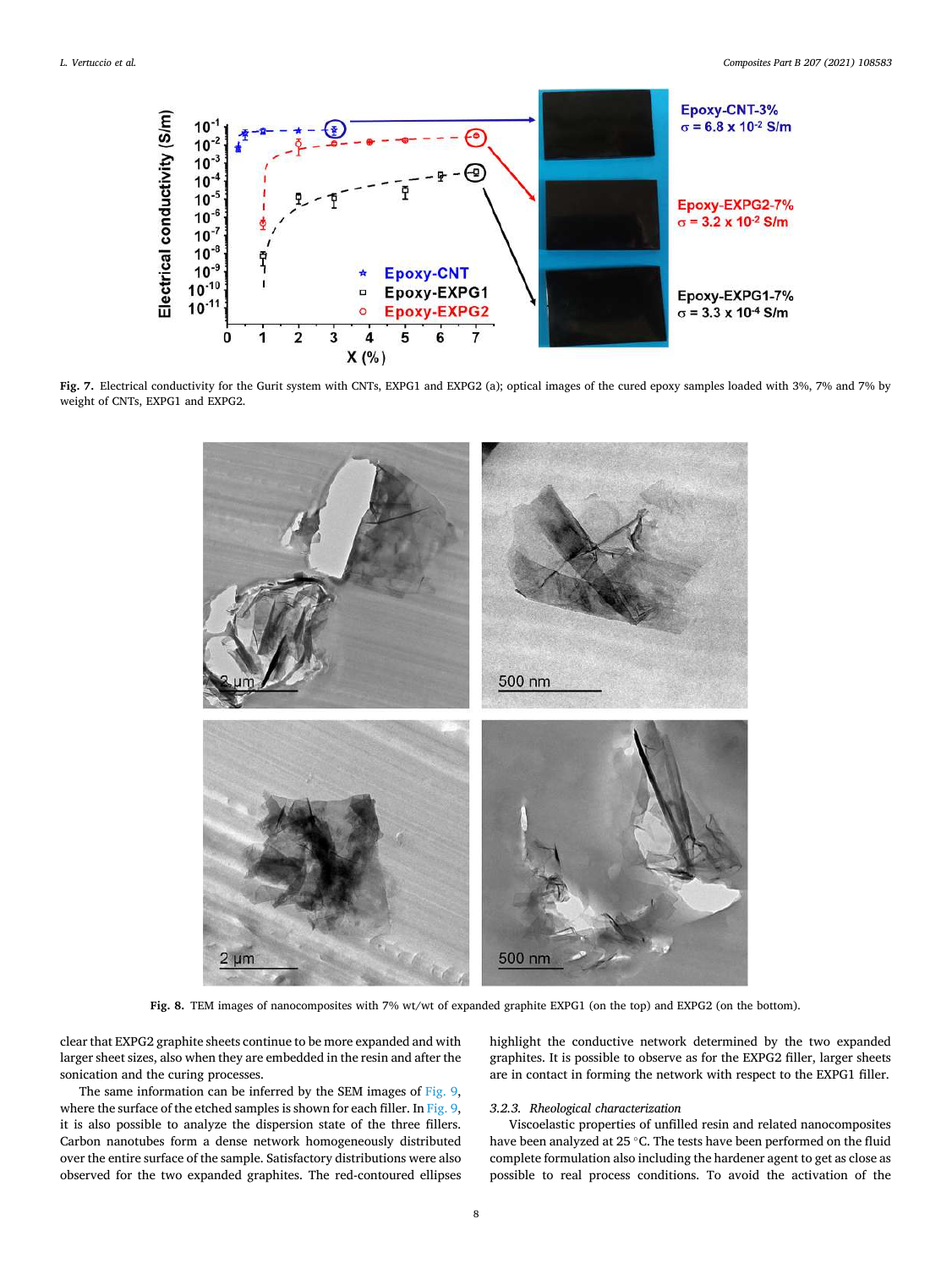<span id="page-8-0"></span>

**Fig. 9.** FESEM images of nanocomposites with 3% wt/wt of CNTs (a), 7% wt/ wt of expanded graphite EXPG1 (b) and 7% wt/wt of expanded graphite EXPG2 (c).

hardener agent no rheological tests at temperature higher than 25 ◦C have been performed. The complex viscosity  $(\eta^*)$  versus the frequency (ω) of the unfilled epoxy system and the nanocomposites containing the nanofiller dispersed at different concentrations is shown in Fig. 10. Concerning the unfilled epoxy system, the results clearly evidence a Newtonian behavior. The complex viscosity results constant in the whole tested frequency range. The observed trend also highlights that no crosslinking reactions are active or start during the rheological measurements carried out at the chosen temperature. The effect of CNTs on the complex viscosity of the epoxy formulation is shown in Fig. 10a. The dispersion of a small amount of CNTs (0.05% wt/wt) does not seem to modify the behaviour of the nanocomposite with respect to the unfilled resin. Higher amounts of nanotubes, equal to or higher than 0.3% wt/wt, significantly affect the rheological behaviour of the nanocomposite. The complex viscosity clearly manifests a shear thinning behaviour with η\* values much higher at the lower frequencies. The behavior of the sample with 0.1% wt/wt of CNTs is intermediate between the sample loaded



Fig. 10. Complex viscosity vs. frequency of the nanocomposites loaded with different concentrations of CNTs, EXPG1 and EXPG2 nanoparticles.

with 0.05% and 0.3% wt/wt, which corresponds to a well-percolated structure. This trend perfectly agrees with the electrical results ([Fig. 7\)](#page-7-0), where it is clearly visible that at the concentration of 0.3% of CNTs, the nanocomposite is located just at the end of the transition insulator-conductor (EPT range). The comparison between electrical and rheological data also highlights that, at room temperature, the rheological percolation threshold falls in the same range as the electric percolation threshold. Much lower viscosity values were obtained for the epoxy system loaded with the two expanded graphites, and between both graphites relevant differences are detected. Fig. 10b evidences that for low EXPG1 amounts (1.0 and 3.0% wt/wt), the graphite sheets act as lubricant additive, even reducing the viscosity with respect to the values of the unfilled resin. This behavior is not manifested by the nanocomposite loaded with the more expanded graphite EXPG2. Furthermore, it is worth noting that the nanocomposite loaded with 1.0 and 3.0% wt/wt of graphite EXPG1 show a Newtonian behavior as the unfilled resin. A concentration of 7% wt/wt corresponds to a percolated structure as also evidenced by the electrical results shown in [Fig. 7](#page-7-0) for the system loaded with EXPG1. For the system loaded with EXPG2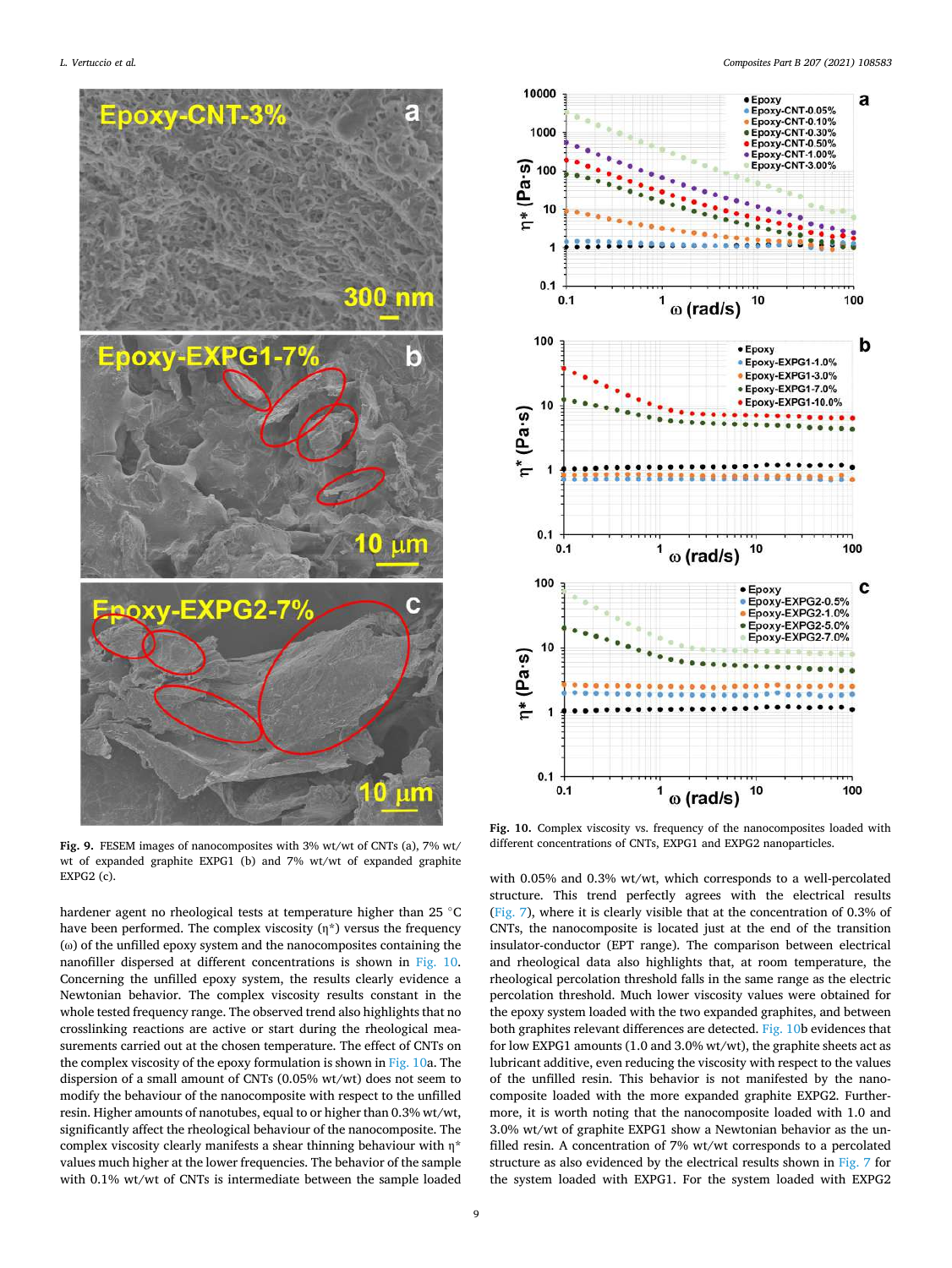shown in [Fig. 10](#page-8-0)c, the shear thinning behaviour is already observed for the lower concentration of 5% wt/wt. This is a direct consequence of the different morphological parameters and then of the higher aspect ratio of the EXPG2 filler compared with the EXPG1. Also in this case, the observed behaviour perfectly agrees with the electrical data. In fact, for the system loaded with EXPG2, a lowering in the EPT range is observed respect to that loaded with EXPG1 ([Fig. 7\)](#page-7-0) as for the lowering in the rheological percolation threshold. A very relevant aspect of the comparison between rheological and electrical data concerns the correlation between the process difficulties (due to the increase in viscosity determined by the presence of the filler) and the electrical performance required for the nanocomposite. The comparison between data shown here highlights that the nanocomposite can be formulated with CNTs or EXPG2 filler to achieve almost the same electrical conductivity. The systems Epoxy-EXPG2-7% and Epoxy-CNT-3% are characterized by values of electrical conductivity of the same order of magnitude,  $\sigma = 3.2$  $\times 10^{-2}$  S/m and  $\sigma = 6.8 \times 10^{-2}$  S/m, respectively. Considering the same requirement for the electrical conductivity, the possibility of working with EXPG2 expanded graphite (even using the filler in larger quantities) allows dealing with mixtures characterized by considerably lower viscosity values.

#### *3.3. Heating performance*

Fig. 11 highlights the electrical heating performance of the developed systems. In particular, Fig. 11a shows the temperature profiles of the nanocomposite Epoxy-CNT-3% for applied powers of 3, 5 and 8 W, whereas Fig. 11b and c display the temperature profiles of the nanocomposites Epoxy-EXPG2-7% and Epoxy-EXPG1-7%, respectively for the same values of the applied power. Fig. 11c shows the trend of the curves corresponding to the voltage vs. power. All heating curves have

been acquired starting from 25 ◦C and the measurements were carried out in the air atmosphere. All graphs highlight that the temperature increases rapidly in the first stage with a nearly linear trend to reach a steady-state temperature in which the temperature achieves an equilibrium value.

Table 4 shows the heat flux density, the maximum value of temperature achieved by each sample together with the values of power, applied voltage, and maximum value of temperature (equilibrium value at plateau). The electrical resistance values for the systems loaded with MWCNTs, EXPG1 and EXPG2 are 14.71, 3030.31 and 31.25 Ω m respectively. The three considered systems differ both for the applied voltage values and the temperature achieved for each value of fixed

# **Table 4**

Heat flux density, applied voltage, employed power and maximum value of temperature reached for the 3 systems.

| Heat flux density<br>(W/m <sup>2</sup> ) | Power<br>(W) | Heating rate<br>$(^{\circ}C/s)$ | <b>Applied Voltage</b><br>(V) | $T_{\rm max}$<br>$(^\circ C)$ |  |  |
|------------------------------------------|--------------|---------------------------------|-------------------------------|-------------------------------|--|--|
| <b>MWCNTs System</b>                     |              |                                 |                               |                               |  |  |
| 800                                      | 3            | 0.10                            | 67                            | 60                            |  |  |
| 1333                                     | 5            | 0.17                            | 83                            | 75                            |  |  |
| 2133                                     | 8            | 0.24                            | 108                           | 109                           |  |  |
|                                          |              |                                 |                               |                               |  |  |
|                                          |              | <b>EXPG1</b> System             |                               |                               |  |  |
| 800                                      | 3            | 0.12                            | 190                           | 57                            |  |  |
| 1333                                     | 5            | 0.15                            | 250                           | 70                            |  |  |
| 2133                                     | 8            | 0.25                            | 350                           | 88                            |  |  |
|                                          |              |                                 |                               |                               |  |  |
| <b>EXPG2 System</b>                      |              |                                 |                               |                               |  |  |
| 800                                      | 3            | 0.08                            | 160                           | 59                            |  |  |
| 1333                                     | 5            | 0.13                            | 186                           | 70                            |  |  |
| 2133                                     | 8            | 0.21                            | 248                           | 98                            |  |  |



**Fig. 11.** Temperature-time plots at the applied powers of 3, 5 and 8 W for the systems Epoxy-CNT-3% (a), Epoxy-EXPG2-7% (b) and Epoxy-EXPG1-7% (c); Profile of the voltage curves as a function of the applied power for Epoxy-CNT-3%, Epoxy-EXPG2-7% and Epoxy-EXPG1-7% (d).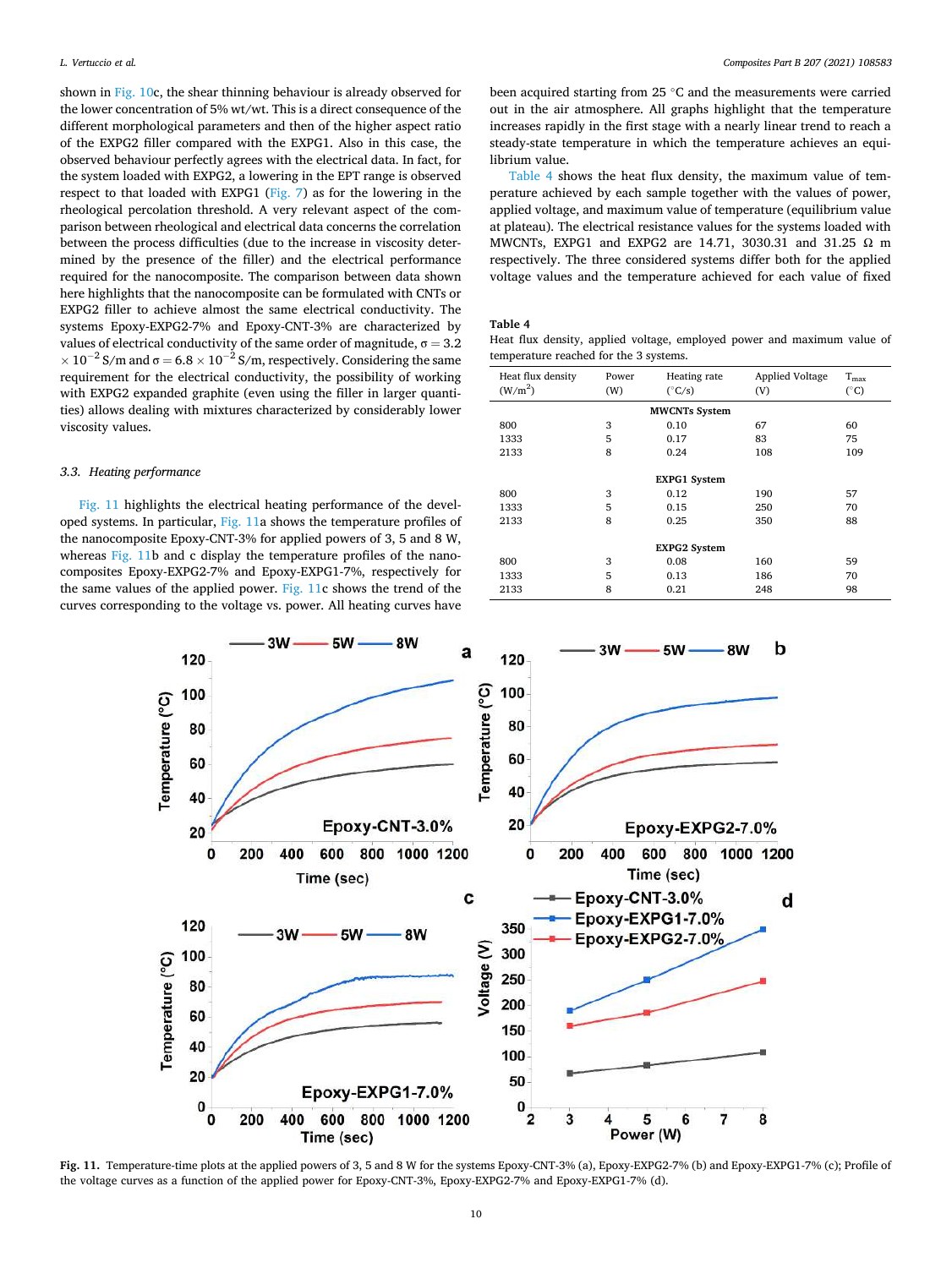power. For each sample, as expected, the heating rate and the temperature achieved in the steady-state increase with increasing the applied voltage and the resulting power.

The systems with carbon nanotubes and expanded graphites, for the same power, reach almost the same values of temperature at the plateau, but voltage values of the CNT based system are lower with respect to those used for systems loaded with expanded graphite. As previously discussed, the system containing CNTs is characterized by a greater electrical conductivity than those corresponding to the systems containing 2D fillers. This allows lower voltage values compared to those used for systems based on expanded graphite for a fixed power rating. The system containing embedded EXPG1, which is characterized by an electrical conductivity value lower of about 2-3 orders of magnitude compared to the other two systems [\(Fig. 7\)](#page-7-0), reaches, for the same power, lower values in the maximum temperature (with higher applied tensions). The best performance in terms of temperature achieved in the steady-state is manifested by the sample Epoxy-CNT-3%, whereas for the samples containing expanded graphites, the sample loaded with EXPG2 manifests a better behavior in the achieved temperature and the heating rate parameters with respect to the EXPG1 system.

The aspect ratio of the nanofiller does not seem to affect the heating rate of the nanocomposite and the maximum value of temperature achieved in the equilibrium condition, at least for low values of applied power. For the highest value of power instead, the type of nanofiller seems to affect most of all the maximum value of the temperature achieved in the plateau condition. Summarizing, a lower concentration of CNTs (3% wt/wt) determines a nanocomposite able to achieve the temperature of 109 ℃ for an applied power of 8 W. A higher concentration of expanded graphite EXPG2 (7% wt/wt), characterized by a higher aspect ratio, determines the achievement of a temperature value of 98 ◦C. For the same nanofiller concentration, a lower aspect ratio of the expanded graphite results in a lower value of the achieved temperature (88 ◦C). A thermal infrared camera has been used in order to detect the heat transfer process for all considered systems. Fig. 12 shows the temperature mapping of the MWCNTs system during the heating for an applied power 2 W. In particular, the investigation has been performed at different times up to a value of 20 min, for which the steady-state condition is reached (Fig. 12). The temperature values have been obtained as the average temperature detected in the region delimited by the black square line as shown in Fig. 12a. The time sequence of the images denotes a uniform temperature distribution overall sample surface (Fig. 12b).

A similar investigation has been performed for EXPG1 and EXPG2 samples. [Fig. 13](#page-11-0) shows the images related to the three systems in a steady-state condition, for a power value of 2 W. The EXPG1 system ([Fig. 13](#page-11-0)b) manifests a strong disuniformity in the color tone; the left side of the sample is characterized by a temperature of about 90 ◦C compared to the center, where a temperature of about 55 ◦C is detected. On the other hand, the EXPG2 system ([Fig. 13](#page-11-0)c), although presents a small unevenness in the color tones, its temperature is more uniform than the EXPG1 system. Considering that for both samples the power (2 W) and the sample dimensions are the same, the different heating conduction along the surface probably is due to the different size and aspect ratio of the fillers. In fact, if compared with the EXPG1 system, the two systems containing dispersed the fillers characterized by the higher aspect ratio, i.e. carbon-nanotubes and EXGP2, manifest higher electrical conductivity and higher uniform temperature distribution overall sample surface as evident in the three histograms of [Fig. 13.](#page-11-0) In particular, the distribution of the temperature values, detected considering the pixels in the region of the picture, well highlights this behavior. In fact, the surface of the CNT and EXPG2 based systems manifest temperatures between 50 ◦C and 70 ◦C, whereas the sample containing EXPG1 shows a strongly decentralized distribution with a long tail that reaches temperature values up to 90 ◦C.

Also in light of previously characterizations, the best interconnection between the adjacent nanoparticles seems to be strongly affected by the aspect ratio of the filler.

# **4. Conclusion**

In this paper, the development of anti/de-icing bulk systems based on the Joule heating has been described. Three different typologies of carbon nanostructured forms have been employed for the design of the nanocomposites: CNTs and two different grades of expanded graphite. Carbon nanostructured forms, such as CNTs and Graphene-based nanoparticles, embedded inside polymeric materials promise fascinating physics applications, but one of the major obstacles to understand and drive the behavior of the nanofilled polymer towards the desired performance is the absence of a reliable or a single method to produce CNTs or graphene-based nanoparticles such as highly expanded graphite. In literature, graphene and exfoliated/expanded graphite, used to impart functional properties or simply as reinforcement for the polymer, were produced using different procedures and then different structures, functionalizations, and morphological features. For this



**Fig. 12.** a) Thermal images of the MWCNTs system; b) time evolution of surface temperature.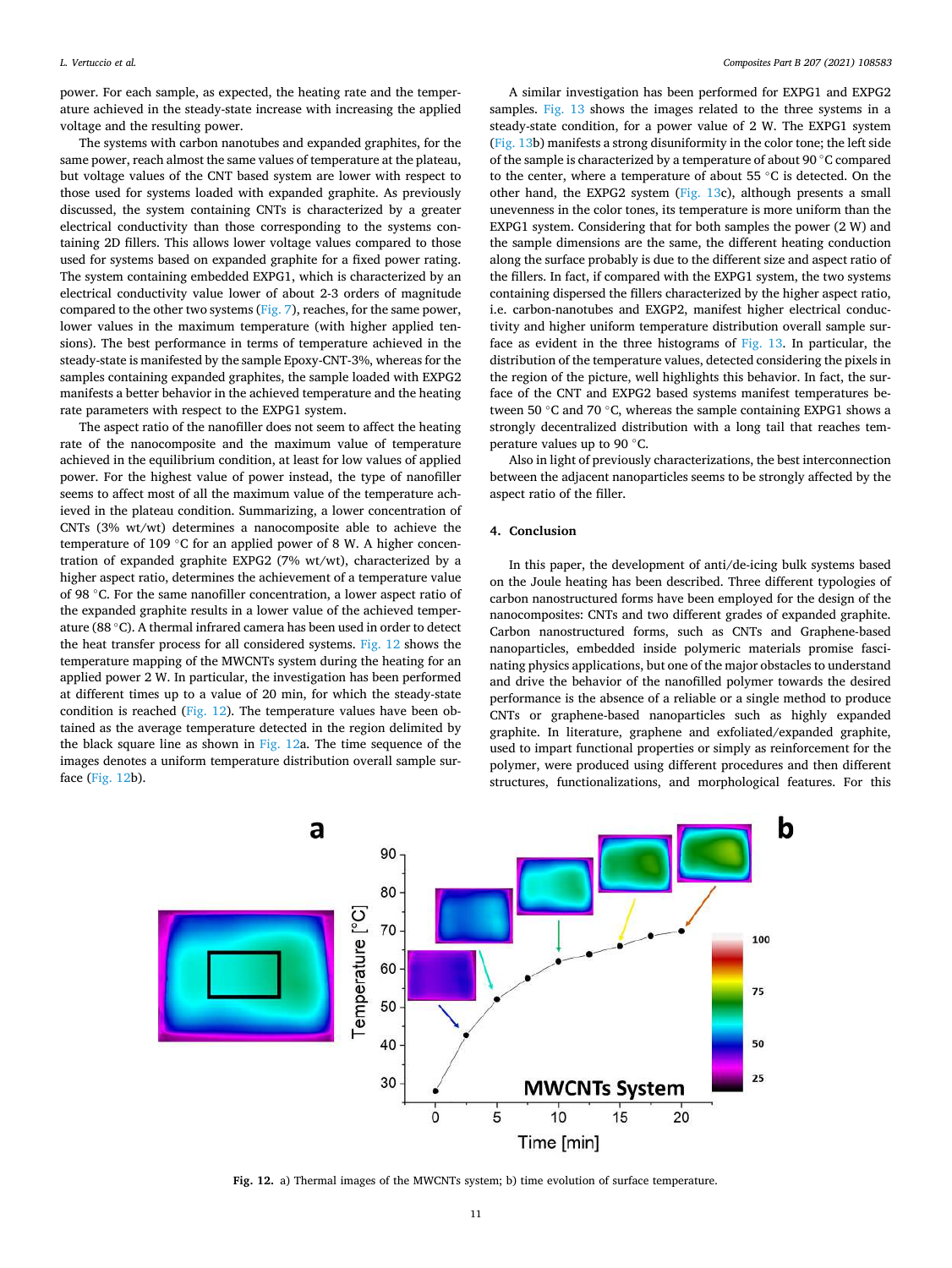<span id="page-11-0"></span>

**Fig. 13.** Thermal images and surface temperature distribution of the samples in steady-state condition: a) MWCNTs system; b) EXPG1 System; c) EXPG2 system.

reason, it is really necessary an accurate characterization of the nanofiller with different techniques to understand the correlations between the structural and morphological organization of nanofiller characteristics and the physical properties resulting for the nanofilled resins. In this paper, an accurate and detailed characterization of the nanofiller was performed before analysing the properties of the nanofilled resins. In particular, an in-depth investigation of the geometric and structural parameters of the nanofillers used in the development of the nanocomposites has been carried out. The morphological and structural investigation highlight that, while no relevant difference are detected in the structure of the crystalline phase of the two graphites, the aspect ratio of the fillers EXPG2 and EXPG1 fall in different ranges, in particular between 1128 and 3541 for EXPG2, and 286–984 for EXPG1. XPS investigation also highlights that the concentration of the oxygenated groups on the nanofiller surfaces is very low for the unidimensional filler (CNTs) and the expanded graphite EXPG2 characterized by higher aspect ratio. This result is compatible with the expected chemical characteristics, the weight of the edges vs. graphite surface is lower in the graphite EXPG2 with a higher aspect ratio. Being most of the oxygen bonded to the edges, the EXP2 sample results less functionalized than the graphite EXPG1. The dimensionality of the filler strongly affects the rheological behavior of the fluid formulations before the curing. The electrical and rheological data highlight a surprisingly strong correlation between the electrical percolation threshold and the rheological one. The nanocomposites containing dispersed CNTs and the more expanded graphite EXPG2 achieve the same electrical conductivity for a different concentration of the filler. Epoxy-EXPG2-7% system and Epoxy-CNT-3% are characterized by similar values of electrical conductivity,  $\sigma = 3.2 \times 10^{-2}$  S/m and  $\sigma = 6.8 \times 10^{-2}$  S/m. Considering the same requirement for the electrical conductivity, the possibility of working with EXPG2 expanded graphite (even using a higher amount – 7% instead of 3%) allows dealing with mixtures characterized by lower viscosity values. This difference can be very relevant to fix and control process parameters. The best deicing/anti-icing performance is manifested by the resin containing MWCNTs and the more expanded graphite EXPG2. For the highest value of power applied, which determines the achievement of a temperature value ranging between 88 and 109 ◦C, the nature of the nanofiller affects the value of the temperature achieved at plateau. A lower concentration of CNTs (3% wt/wt) determines a nanocomposite able to achieve the temperature of 109 ◦C for an applied power of 8 W. A higher concentration of expanded graphite EXPG2 (7% wt/wt), characterized by a higher aspect ratio, determines the achievement of a temperature value of 98 ◦C. The lowest deicing performance, at the same applied power, is manifested by the nanocomposite with the 2D filler characterized by the lower aspect ratio (88  $\degree$ C). However, also in this case the temperature of 88  $\degree$ C guarantees an efficient deicing with the relevant advantage to work with very low values of viscosity during the processing steps.

#### **Credit author statement**

**L. Vertuccio:** Conceptualization, Methodology, Writing - Original Draft, Writing - Review & Editing **F. Foglia:** Investigation, Data Curation, Visualization **R. Pantani:** Review & Editing **M.D. Romero-San**chez: Formal analysis, Investigation, Resources **B. Calderón:** Formal analysis, Investigation, Resources **L. Guadagno:** Writing, Review & Editing, Supervision, Project administration, Funding acquisition.

## **Declaration of competing interest**

The authors declare that they have no known competing financial interests or personal relationships that could have appeared to influence the work reported in this paper.

# **Acknowledgments**

This research has been funded with support from the European Union (Horizon 2020 – G.A. EU Project 760940-MASTRO).

# **References**

- [1] [Abruzzese D, Miccoli L. I nuovi materiali nell](http://refhub.elsevier.com/S1359-8368(20)33629-5/sref1)'ingegneria civile: i compositi FRP.
- L'[ingegnere edilizia ambiente territorio. 2010. p. 52](http://refhub.elsevier.com/S1359-8368(20)33629-5/sref1)–4. anno V. [2] [Guadagno L, Naddeo C, Raimondo M, Speranza V, Pantani R, Acquesta A, et al. UV](http://refhub.elsevier.com/S1359-8368(20)33629-5/sref2)  [irradiated graphene-based nanocomposites: change in the mechanical properties](http://refhub.elsevier.com/S1359-8368(20)33629-5/sref2)  [by local harmoniX atomic force microscopy detection. Materials 2019;12\(6\):962](http://refhub.elsevier.com/S1359-8368(20)33629-5/sref2).
- [3] [Monetta T, Acquesta A, Carangelo A, Naddeo C, Guadagno L. Enhancement of](http://refhub.elsevier.com/S1359-8368(20)33629-5/sref3) [photooxidative and corrosion resistance of epoxy/graphene water-based coatings](http://refhub.elsevier.com/S1359-8368(20)33629-5/sref3)  [on metallic substrate. Prog Org Coating 2019;135:7](http://refhub.elsevier.com/S1359-8368(20)33629-5/sref3)–18.
- [4] [Naddeo C, Vertuccio L, Barra G, Guadagno L. Nano-charged polypropylene](http://refhub.elsevier.com/S1359-8368(20)33629-5/sref4)  [application: realistic perspectives for enhancing durability. Materials 2017;10\(8\):](http://refhub.elsevier.com/S1359-8368(20)33629-5/sref4)  [943.](http://refhub.elsevier.com/S1359-8368(20)33629-5/sref4)